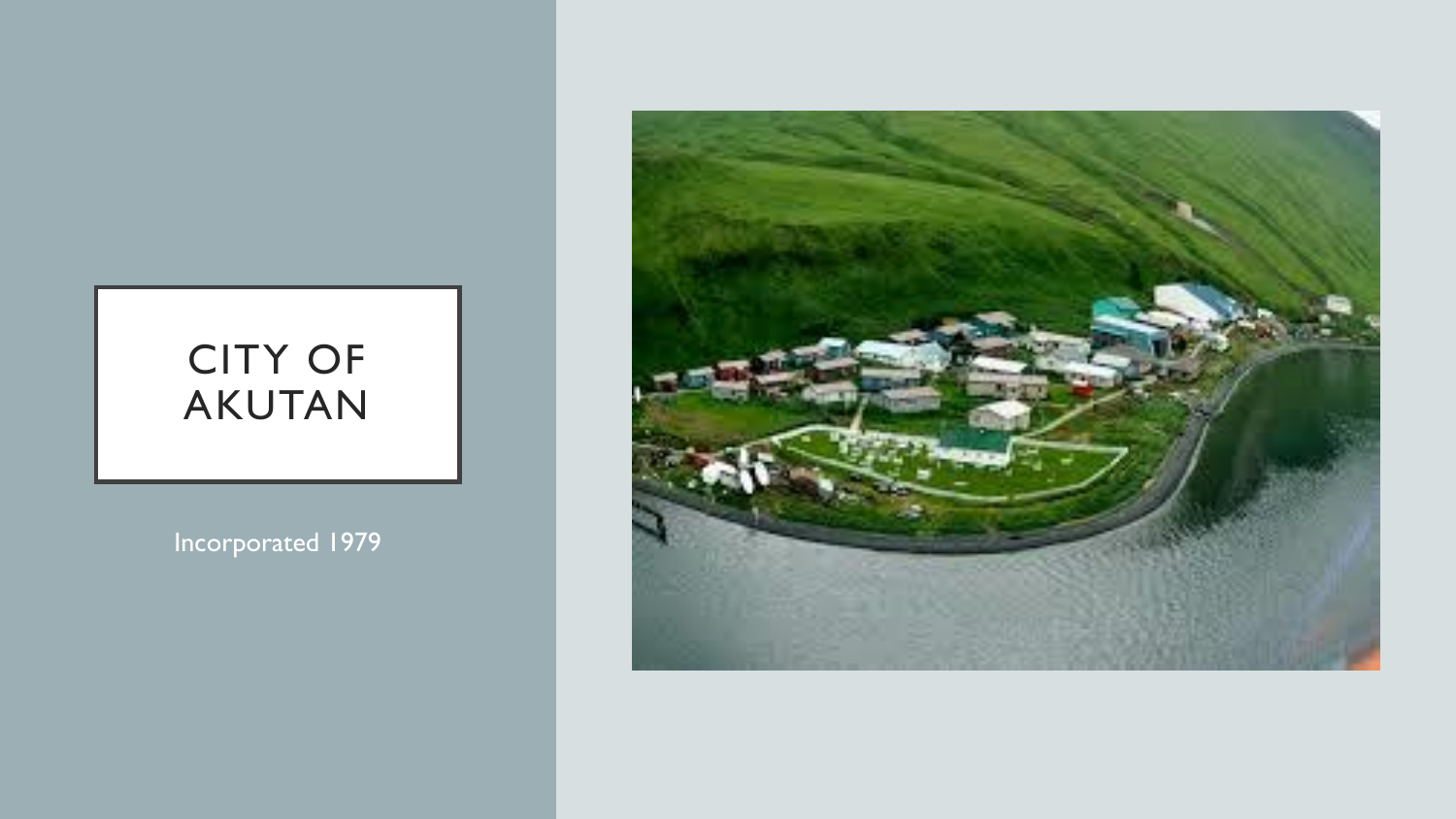## AKUTAN COMMUNITY IN GENERAL

### Industry:

- Fishing
- Fish processing

### General infrastructure:

- New water impoundment system
- hydro facility
- harbor
- Akutan airport

### Project pending completion/ in progress:

- Harbor electrification and lighting,
- Akun break water (US Corps),
- Harbor Road (shovel ready, submitted application for STIP and IRT),
- Tsunami shelter (need funding),
- Road to the 4 plex (working with the borough and Corporation for easements)

### Population:

- 90 resident with 41 households
- Approximately 1200 seasonal workers in Trident (300 call home)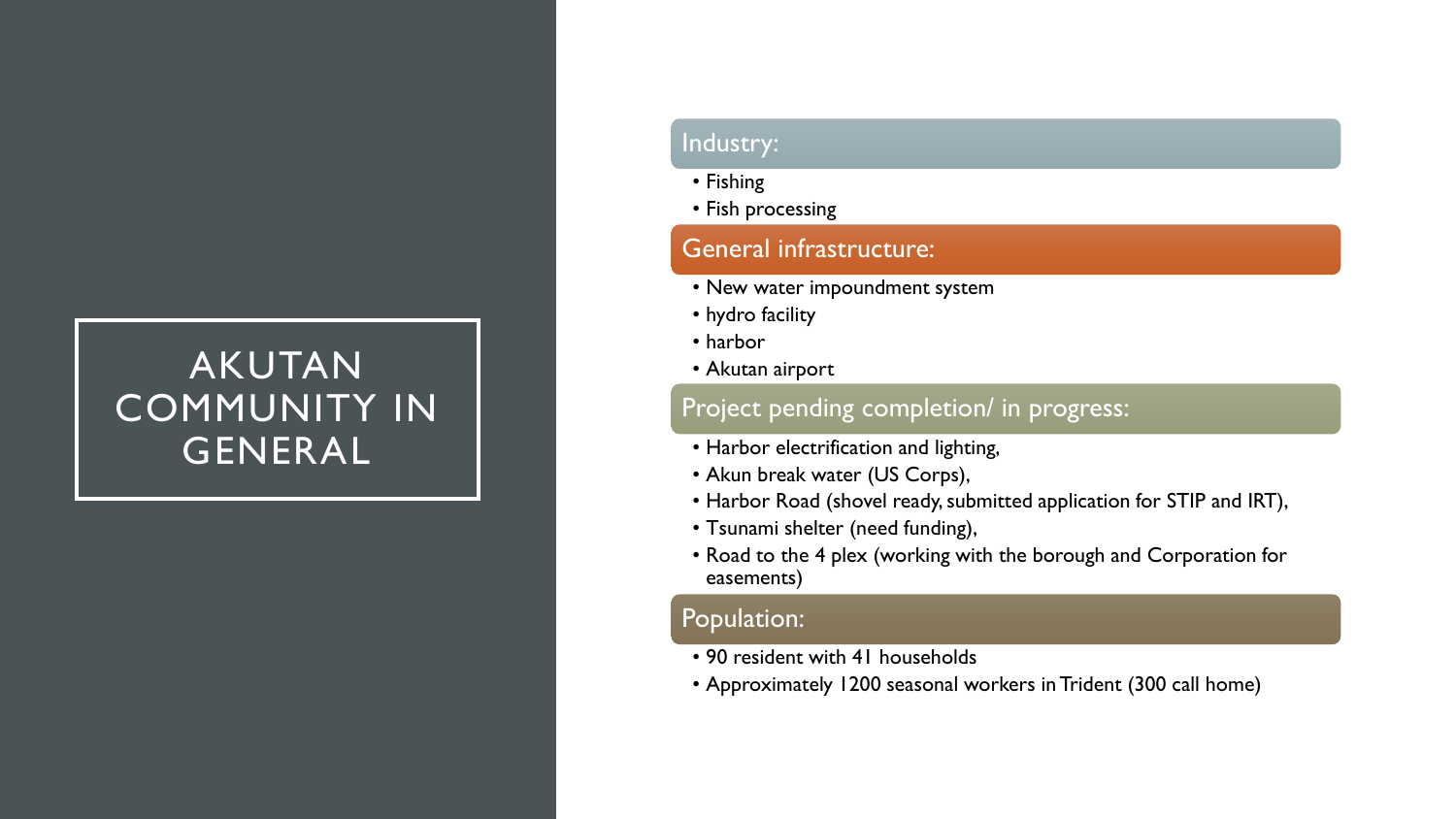## AKUTAN COMMUNITY IN GENERAL CONTINUED



### **Health system:**

Anesia Kudrin (mid level PA care) must transport out of the village for other auxiliary care.

during emergency : medevac (coast guard)

in patient services: vaccines, women's healthex. prenatal check ups, co-ordinate with mid wives in Anchorage. men's health, X-rays, screenings, provide all family med etc.



### **Transportation:**

local- walk & 4 wheeler, Air: very expensive \$600

each way with Ravn air/ Pen Air, multi dimensional: big and small aircraft and helicopter.

Marine- discussion underway for Akun dock/breakwater conventional vessel marine link.

# (Fa

**Connectivity:** 

landlines, cell phones, optimera – wifi/ internet, GCI proposed bringing fiber optic cable to the community.



**Mail:** 

Adequate service, sling loads for larger deliveries



### **Access to food & goods & services:**

Coastal Transportation, comes from Seattle every two weeks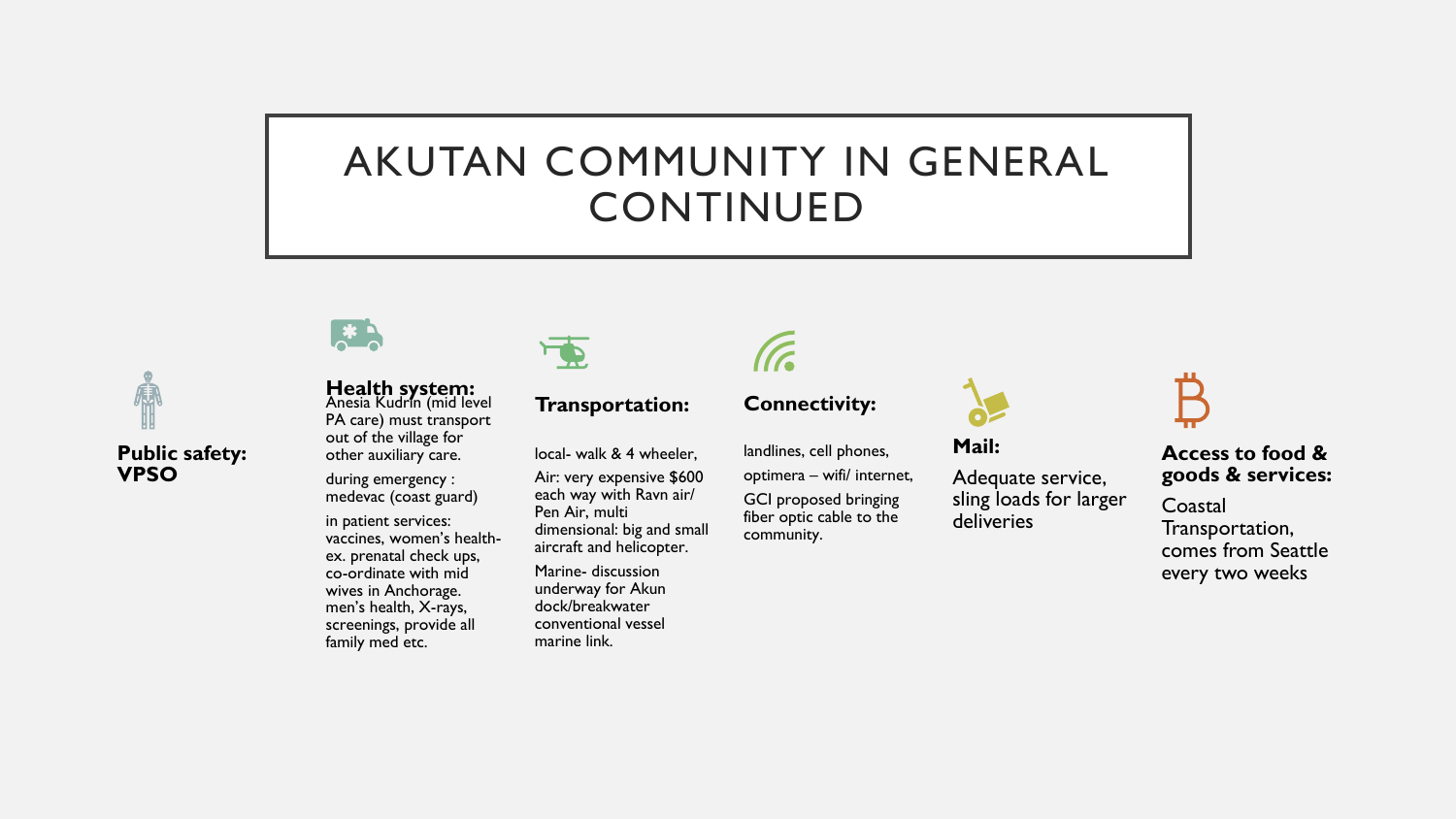## DEMOGRAPHICS

- There are about 21 students in school. (grade K-12). One senior graduating this school year.
- Three children in daycare in the morning and up to five in the afternoon. (age group 0-11 years of age)
- According to 2010 census report, a population of 1,027 with median age of 45

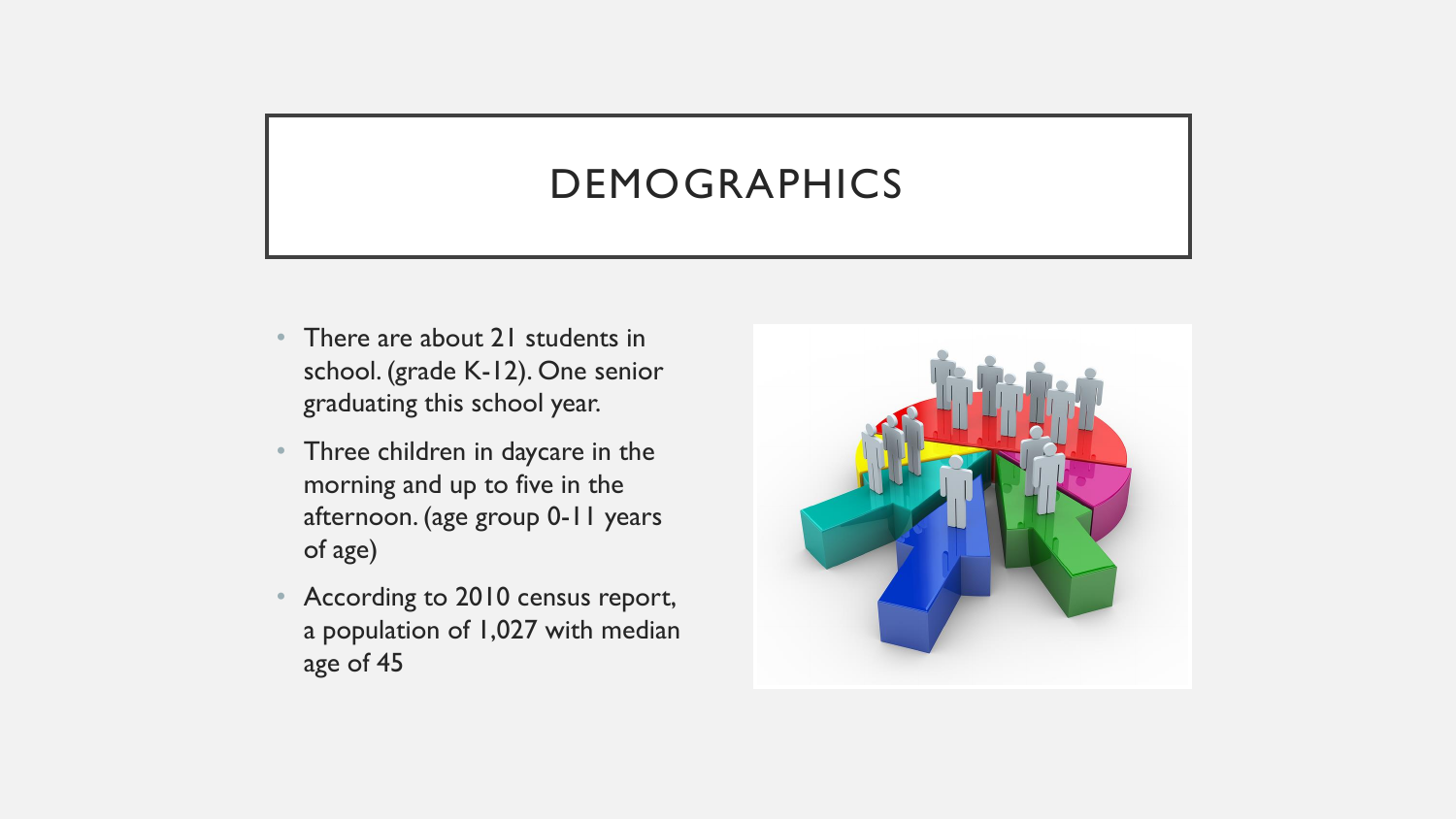## MAJOR EVENTS IMPACTING COMMUNITY( POSITIVE OR NEGATIVE)



- Fiber Optic Project (positive)
- Harbor opening up.
- Migration of residents
- School closing
- No daycare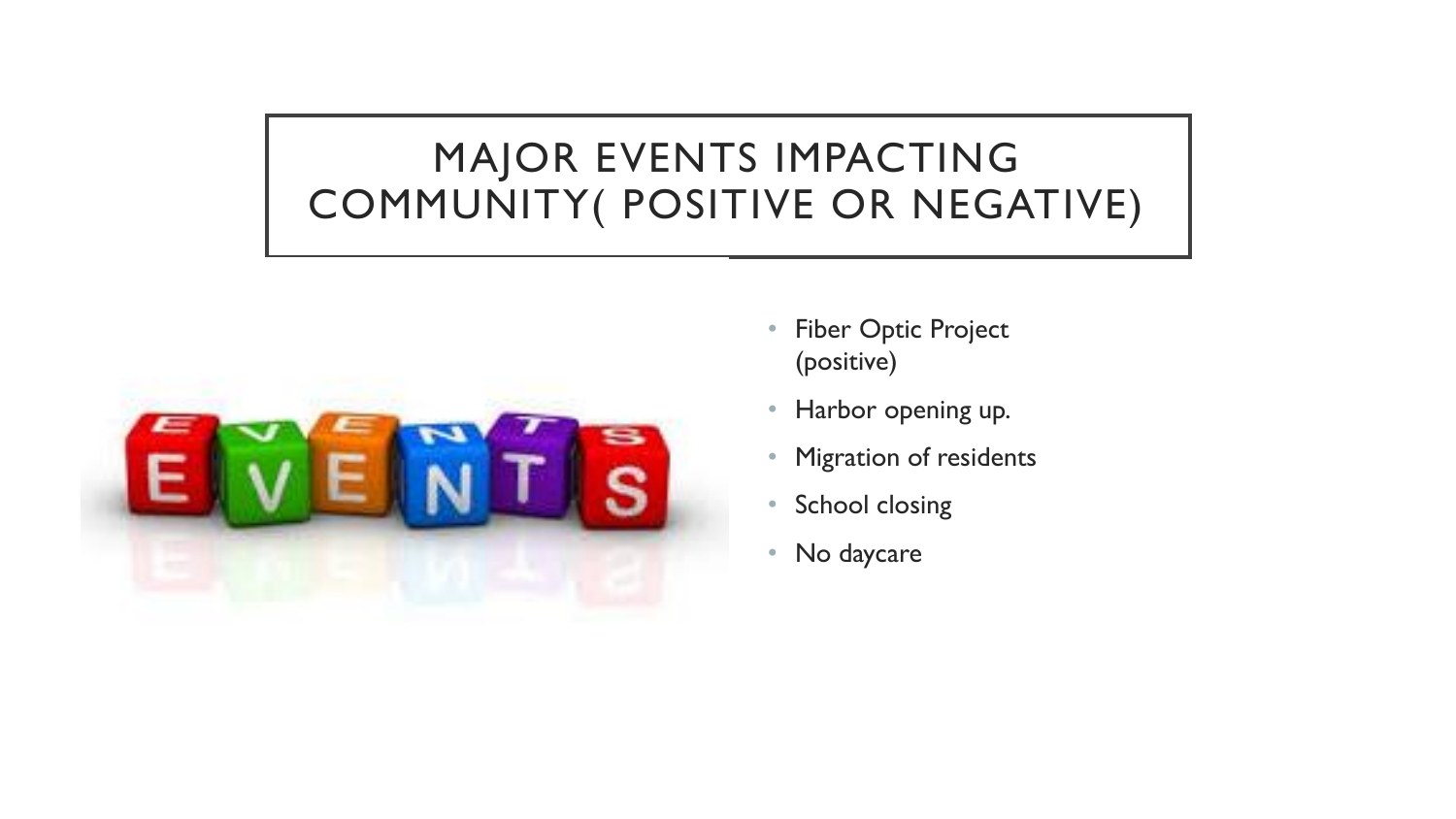## DEMOGRAPHIC TRENDS OBSERVED AS A COMMUNITY

More young adults with age range 45 and younger.

More children between age of 8-15.

Still seeing young adults between ages 18-35 in transitionary living between Anchorage and Akutan for various unknown reason.

Rise in young adults taking an interest in local community affairs (municipal and tribal governments).

Young adults looking at setting up new start-up business in Akutan

Older residents taking an interest in City government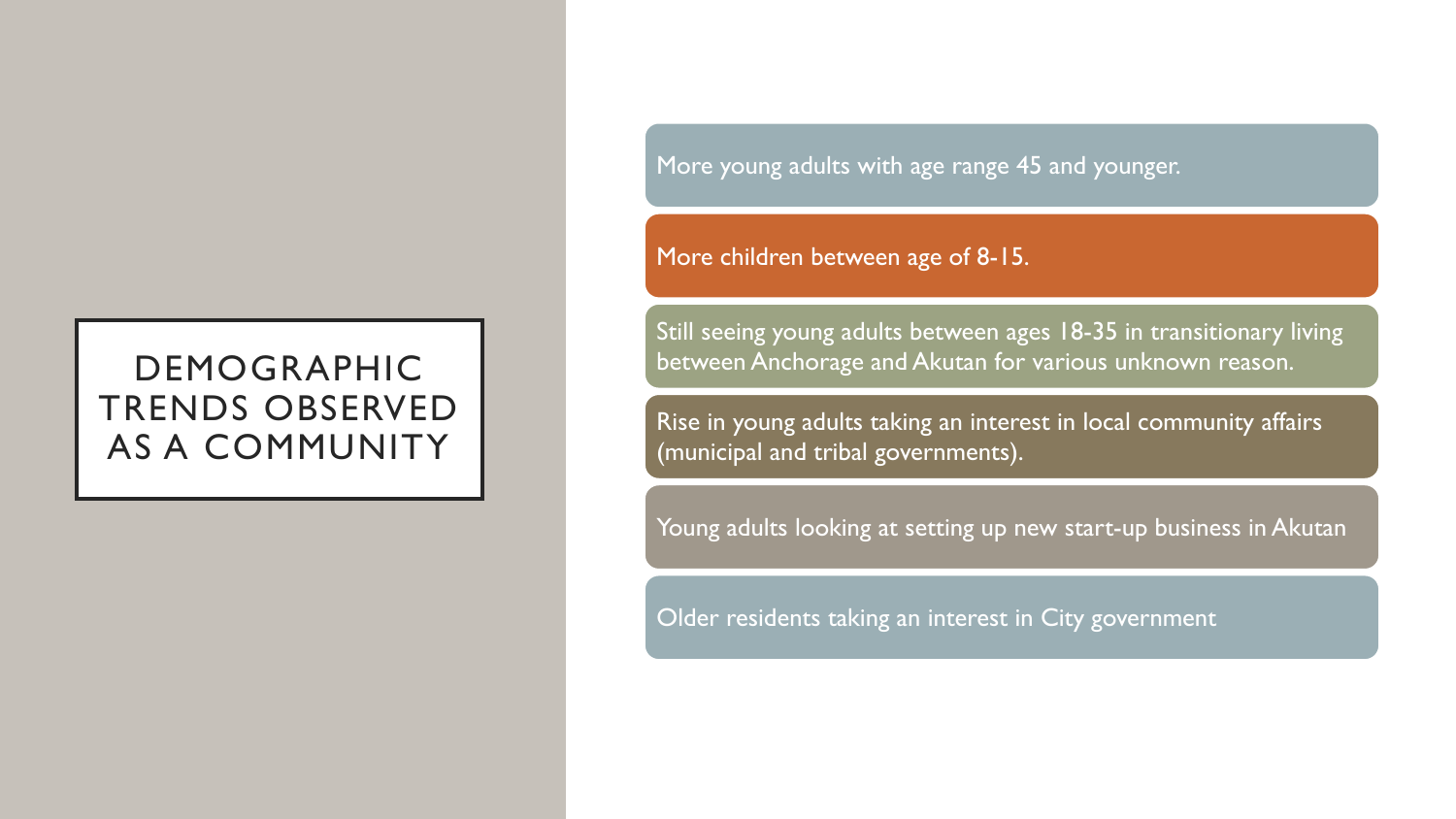## THREATS TO COMMUNITY FEATURES:

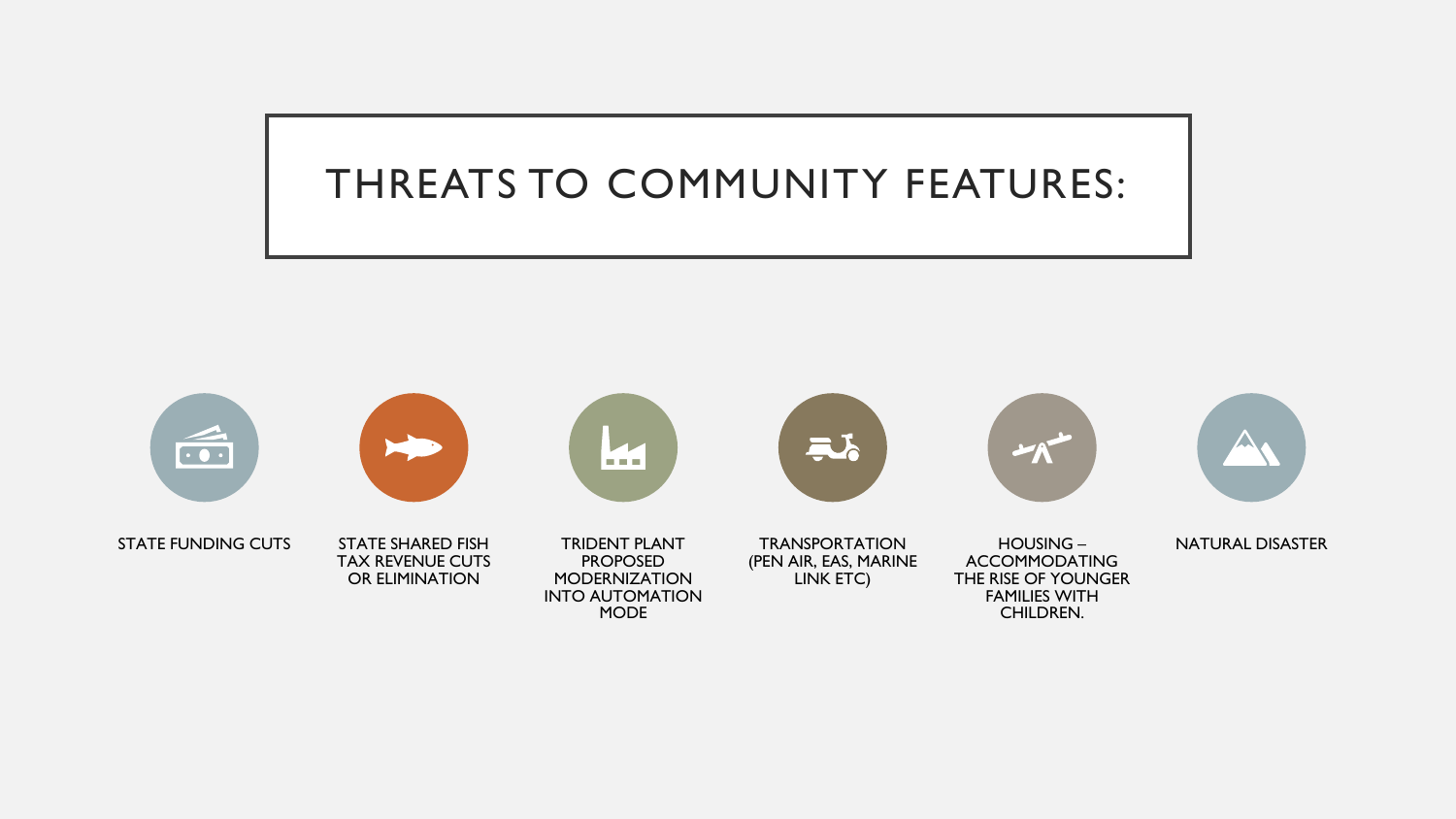

### Partnership to increase community awareness

### OPPORTUNITIES FOR IMPROVED RELATIONSHIP WITH BOROUGH



Physical presence of the borough in each community



Expand community grant program launched last year to include more funding opportunities and better criteria for eligible projects.



Expand mission statement if possible, to include specific goals that incorporate borough community's goals and priorities.